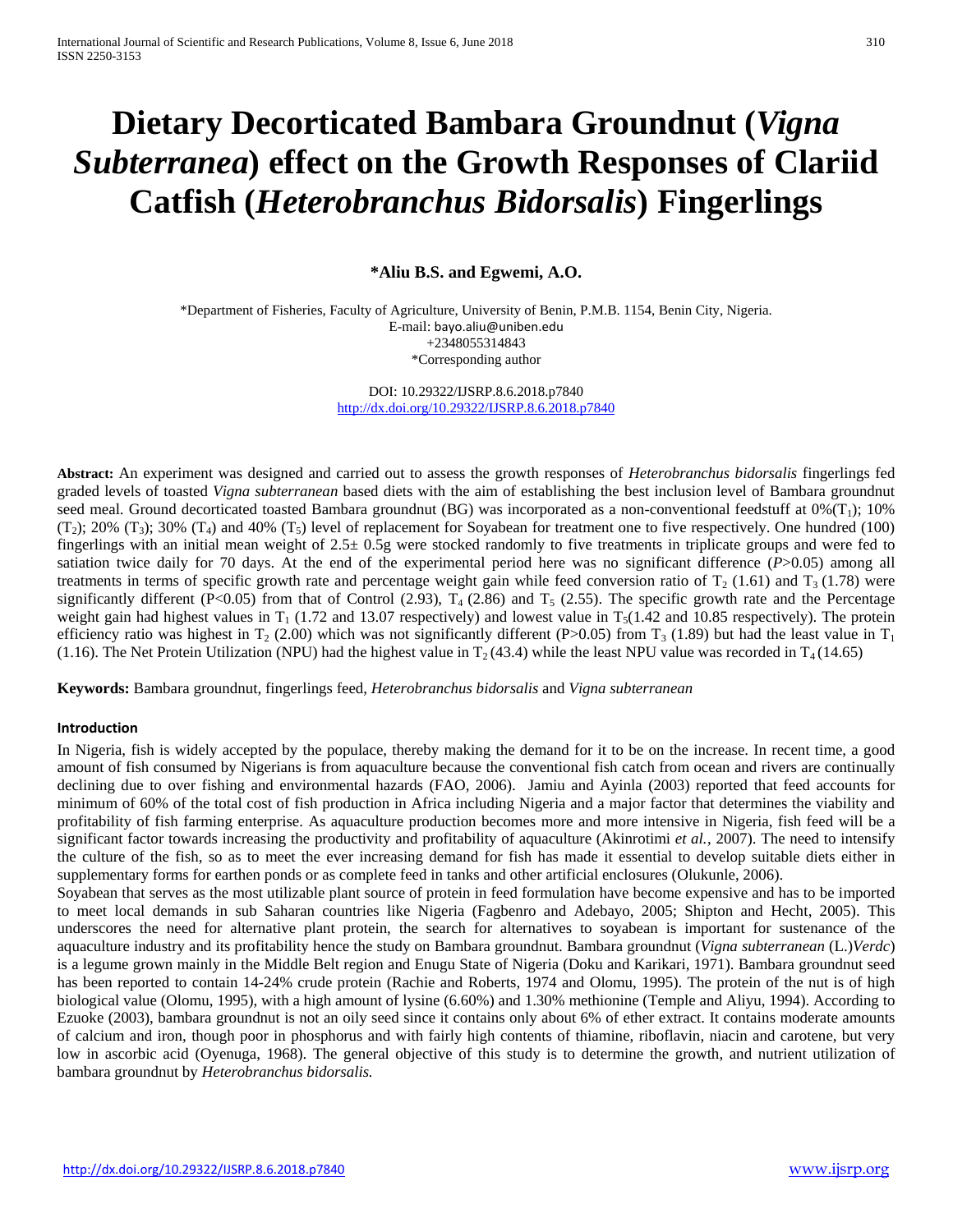## **Materials and Methods**

This study was conducted within the premises of the wet laboratory of the Department of Aquaculture and Fisheries Management, Faculty of Agriculture, University of Benin, Benin-city, Edo state for Seventy days.

**Experimental Diets:** Bambara groundnut *(Vigna subterranea)* whole seeds were decorticated and toasted on a well heated pot of for ten minutes to reduce the effect of toxins and protein inhibitors such as polyphenols and trypsin inhibitors, after which it was allowed to cool then milled into fine form. Fishmeal, soybeans cake, corn meal, palm oil, Vitamin E-gel and bone meal were purchased from a retail outlet at Murtala Mohammed Way in Benin City. The composition of the experimental diets is shown in Table 1.

|                                     | <b>Treatments</b> |                |       |                |       |
|-------------------------------------|-------------------|----------------|-------|----------------|-------|
| <b>Ingredients</b>                  | $\mathbf{T}_1$    | T <sub>2</sub> | $T_3$ | T <sub>4</sub> | $T_5$ |
| % Substitution of Bambara seed meal | $0\%$             | 10%            | 20%   | 30%            | 40%   |
| Fishmeal $(65.5\% \text{ CP})$      | 25.40             | 25.40          | 25.40 | 25.40          | 25.40 |
| Soya bean (38.8% CP)                | 42.00             | 32.00          | 22.00 | <b>12.00</b>   | 2.00  |
| Bambara ground nut (31.5% CP)       | 0.00              | 10.00          | 20.00 | 30.00          | 40.00 |
| Maize (9.5% CP)                     | 20.00             | 20.00          | 20.00 | 20.00          | 20.00 |
| Bone meal                           | 4.00              | 4.00           | 4.00  | 4.00           | 4.00  |
| Palm oil                            | 8.00              | 8.00           | 8.00  | 8.00           | 8.00  |
| Vitamin E gel                       | 0.60              | 0.60           | 0.60  | 0.60           | 0.60  |

#### **Table 1: Composition of the Experimental Diets**

The various ingredients were measured accurately to their required quantity, after which they were homogenously mixed, finely pelleted and dried at the departmental fish farm. The pelleted feed was stored in sealed containers throughout the duration of the experiment. *Heterobranchus bidorsalis* fingerlings (mean weight 2.5 ± 0.5g) were obtained from Hatchery section of the department of Aquaculture and Fisheries Management, University of Benin, Benin City.

**Feeding Trial:** The study was conducted in the wet laboratory of Department of Aquaculture and Fisheries Management, University of Benin, Benin City. Fifteen (15) rectangular plastic tanks, five (5) treatments in three (3) replicates measuring (30cm×36cm×52cm) were used. Each tank was filled up to 2/3 of its volume with bore-hole water attached to the laboratory. The fishes were weighed in batches of five into each of the experimental units replicated three for each treatment. They were fed twice daily to satiation to ensure maximum growth between 8:00 - 9:00hrs and 15:00 - 16:00hrs. Feeding was monitored for each unit to ensure that fishes were not underfed or overfed. The experimental units were cleaned by total changing of the water daily and sometimes once in two days. All fishes per replicate were weighed and counted weekly to determine growth and survival, also the weekly weighing of feed was also carried out. The data obtained from the feeding trials were tested for significant differences using one way Analysis of Variance (ANOVA) test and the means were separated using Duncan's Multiple Range Test, all at 5% level of significance.

**Parameters Monitored:** Data on feed consumed and weight gain were collected weekly for each unit from which the following performance parameters were evaluated.

1. Weight gain (WG) =  $W_2-W_1$  (g) Where;  $W_1$  = initial weight

$$
W_2
$$
 = final weight

- 2. Feed intake = Initial weight of feed Final weight of feed
- 3. Specific growth rate per day (SGR) % =  $\frac{\text{Log } W2 \text{log } W1}{T2 T1}$  X 100

Where:  $T_1$  and  $T_2$  are time of experiment in days.

$$
W_2
$$
 = final weight at  $T_2$   
 $W_1$  = initial weight at  $T_1$ 

$$
w_1
$$
 = m<sub>1</sub>  $w_2$  = m<sub>2</sub>  $w_1$   $w_2$  = m<sub>3</sub>  $w_2$   $w_3$   $w_4$ 

4. Relative weight gain (PWG) 
$$
\% = \frac{\text{Weight Gain}}{\text{Initial Weight}}
$$
 X 100

4. Relative weight gain (PWG) 
$$
\% = \frac{\text{mg}}{\text{Initial Weight}}
$$
 X 100

5. Food conversion ratio (FCR) = 
$$
\frac{\text{Feed Intake(g)}}{\text{Wet Weight Gain(g)}}
$$
 X 100

6. Protein efficiency ratio (PER) = 
$$
\frac{\text{Weight Gain (g)}}{\text{Protein Intake}} \times 100
$$

7. Survival rate 
$$
\% = \frac{\text{Initial stocked - mortality}}{\text{width standard}}
$$
 X 100

7. Survival rate 
$$
\% = \frac{\ }{\mathrm{Initial\ stocked}} \times 100
$$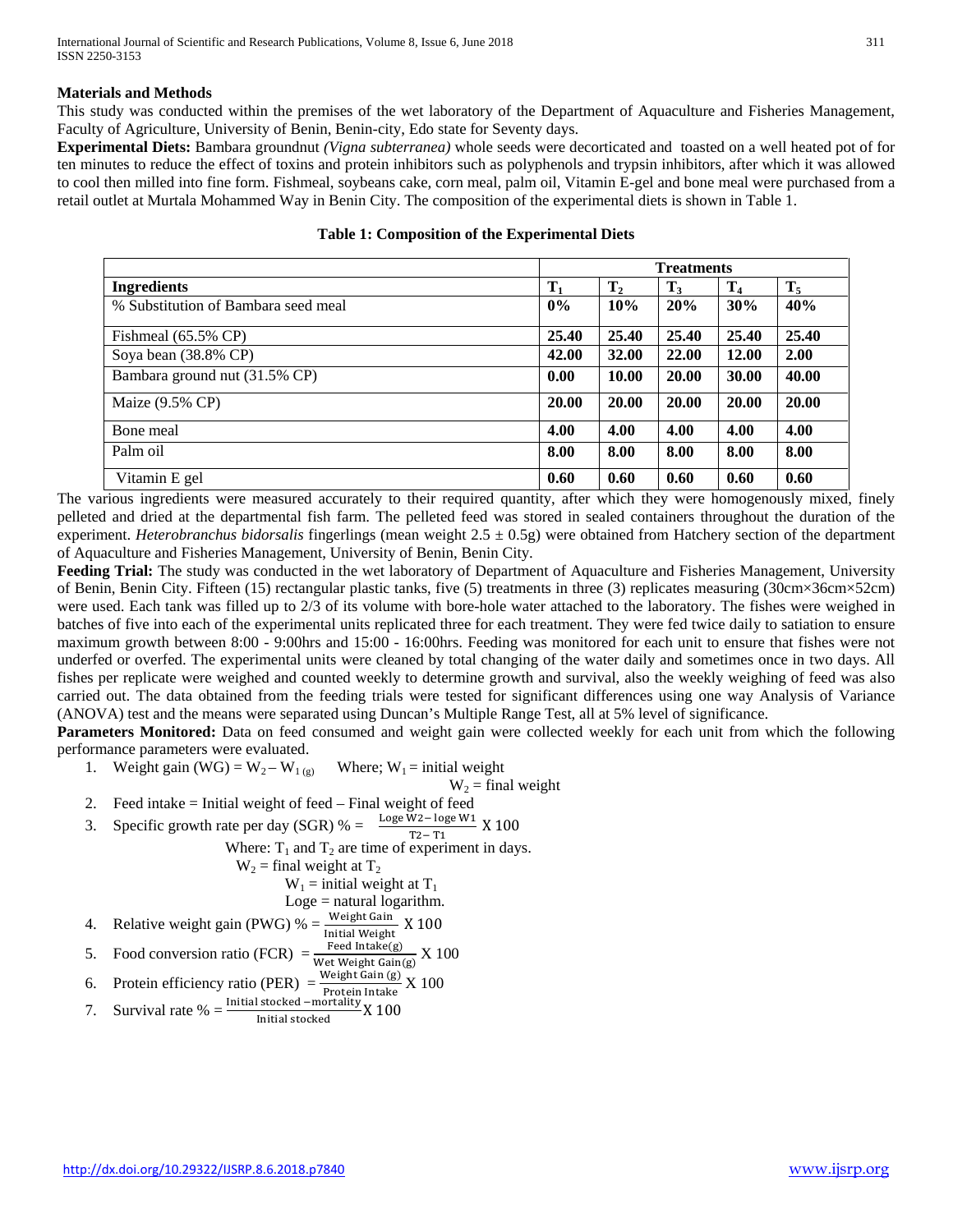International Journal of Scientific and Research Publications, Volume 8, Issue 6, June 2018 312 ISSN 2250-3153

#### **Result**

Temperature of water within the experimental period was averaged 28 °C and PH at 7.4

| Tuble 2: I Foxiliate Composition (707 Of Experimental Dicts |       |                |       |       |       |                  |  |
|-------------------------------------------------------------|-------|----------------|-------|-------|-------|------------------|--|
|                                                             |       |                |       |       |       |                  |  |
| Proximate Composition                                       | $T_1$ | T <sub>2</sub> | $T_3$ | $T_4$ | $T_5$ | <b>Bambara</b>   |  |
|                                                             |       |                |       |       |       | <b>Groundnut</b> |  |
| Moisture content $(\%)$                                     | 6.24  | 6.54           | 6.19  | 6.52  | 6.43  | 7.75             |  |
| Protein content $(\%)$                                      | 41.42 | 36.75          | 39.00 | 42.58 | 28.00 | 31.50            |  |
| Ether extract $(\%)$                                        | 15.22 | 14.25          | 14.88 | 13.60 | 14.57 | 9.25             |  |
| Crude fibre $(\%)$                                          | 4.45  | 3.15           | 3.27  | 3.95  | 3.52  | 4.54             |  |
| Ash $(\%)$                                                  | 9.67  | 10.42          | 9.15  | 9.65  | 10.24 | 10.34            |  |
| NFE(%)                                                      | 23.00 | 28.88          | 27.51 | 23.69 | 37.23 | 45.75            |  |

**Table 2: Proximate Composition (%) Of Experimental Diets**

The proximate composition of experimental diet (Table 2) shows that crude fat is highest at  $T_1$  (15.22%) and lowest at  $T_4$  (13.60%), crude fiber content was highest in T<sub>1</sub> (4.45%) and lowest in T<sub>2</sub> (3.15%), moisture content was highest in T<sub>2</sub> (6.54%) and lowest at T<sub>3</sub> (6.19%), Crude protein value was highest in  $T_4$  (42.58%) and lowest in  $T_5$  (28.00%), Ash content value was recorded to be highest in  $T_2(10.42\%)$  and the lowest in  $T_3(9.15\%).$ 

| Table 3: Carcass composition (%) of Heterobranchus bidorsalis fingerlings fed varying levels of Vigna subterrenean. seed meal |  |
|-------------------------------------------------------------------------------------------------------------------------------|--|
| based diets for 70 days                                                                                                       |  |

|                  | Initial | $- -  \frac{1}{2}$<br><b>TSF</b> | <b>TSF</b> | <b>TSF</b> | <b>TSF</b> | <b>TSF</b> |
|------------------|---------|----------------------------------|------------|------------|------------|------------|
|                  | carcass | 1                                | 2          | 3          | 4          | 5          |
| Moisture content | 5.06    | 5.13                             | 4.73       | 4.35       | 4.23       | 5.13       |
| Fat              | 15.21   | 14.29                            | 14.82      | 15.85      | 15.46      | 15.01      |
| ash              | 10.20   | 10.35                            | 9.55       | 10.00      | 9.84       | 10.22      |
| Crude protein    | 64.75   | 61.83                            | 65.33      | 68.25      | 67.08      | 60.08      |
| <b>NFE</b>       | 4.77    | 8.39                             | 5.56       | 1.55       | 3.38       | 8.66       |

**TSF =** *Test fish carcass composition*

Proximate composition of test fish (Table 3) shows that the fat content were irregular,  $T_5$  had the highest value (15.91) while  $T_1$  had the lowest value (14.29). Ash content of test fish was highest in  $T_1$  (10.35) and lowest in  $T_2$  (9.55).  $T_3$  had the highest crude protein value (68.25% CP) while  $T_5$  had the least value (60.08% CP).

| Table 4: Growth response and nutrient utilization of Heterobranchus bidorsalis fingerling fed Vigna subterrenean seed meal |
|----------------------------------------------------------------------------------------------------------------------------|
| <b>based diets</b>                                                                                                         |

| <b>PARAMETERS</b>           | $T_1$              | $\mathbf{T}_2$    | $T_3$             | T <sub>4</sub>     | $T_5$               | <b>SEM</b> |
|-----------------------------|--------------------|-------------------|-------------------|--------------------|---------------------|------------|
|                             | 0%                 | 10%               | 20%               | 30%                | 40%                 |            |
| Weight $gain(g)$            | $2.11^{b}$         | $2.47^{ab}$       | $3.23^{\rm a}$    | 2.30 <sup>ab</sup> | 1.70 <sup>b</sup>   | 0.47       |
| Feed Intake                 | $4.84^{\rm a}$     | $3.45^{\rm b}$    | 3.56 <sup>b</sup> | 4.46 <sup>a</sup>  | $3.32^b$            | 0.34       |
| Percentage weight $gain(g)$ | 13.07              | 12.79             | 11.48             | 10.97              | 10.85 <sup>NS</sup> | 1.19       |
| Specific growth rate $(g)$  | 1.72               | 1.70              | 1.54              | 1.48               | 1.42 <sup>NS</sup>  | 0.15       |
| Feed conversion ratio       | $2.93^{\rm b}$     | 1.61 <sup>a</sup> | 1.78 <sup>a</sup> | 2.68 <sup>b</sup>  | $2.55^{\rm b}$      | 0.35       |
| Protein efficiency ratio    | 1.16 <sup>b</sup>  | 2.00 <sup>a</sup> | 1.89 <sup>a</sup> | 1.44 <sup>b</sup>  | 1.50 <sup>b</sup>   | 0.17       |
| Survival rate %             | 94.67 <sup>b</sup> | $98.67^{\circ}$   | $100^a$           | $100^a$            | 100 <sup>a</sup>    | 1.21       |
| <b>NPU</b>                  | $15.83^{\circ}$    | $43.4^{\circ}$    | $26.04^b$         | $14.65^{\circ}$    | $39.43^{\circ}$     | 3.70       |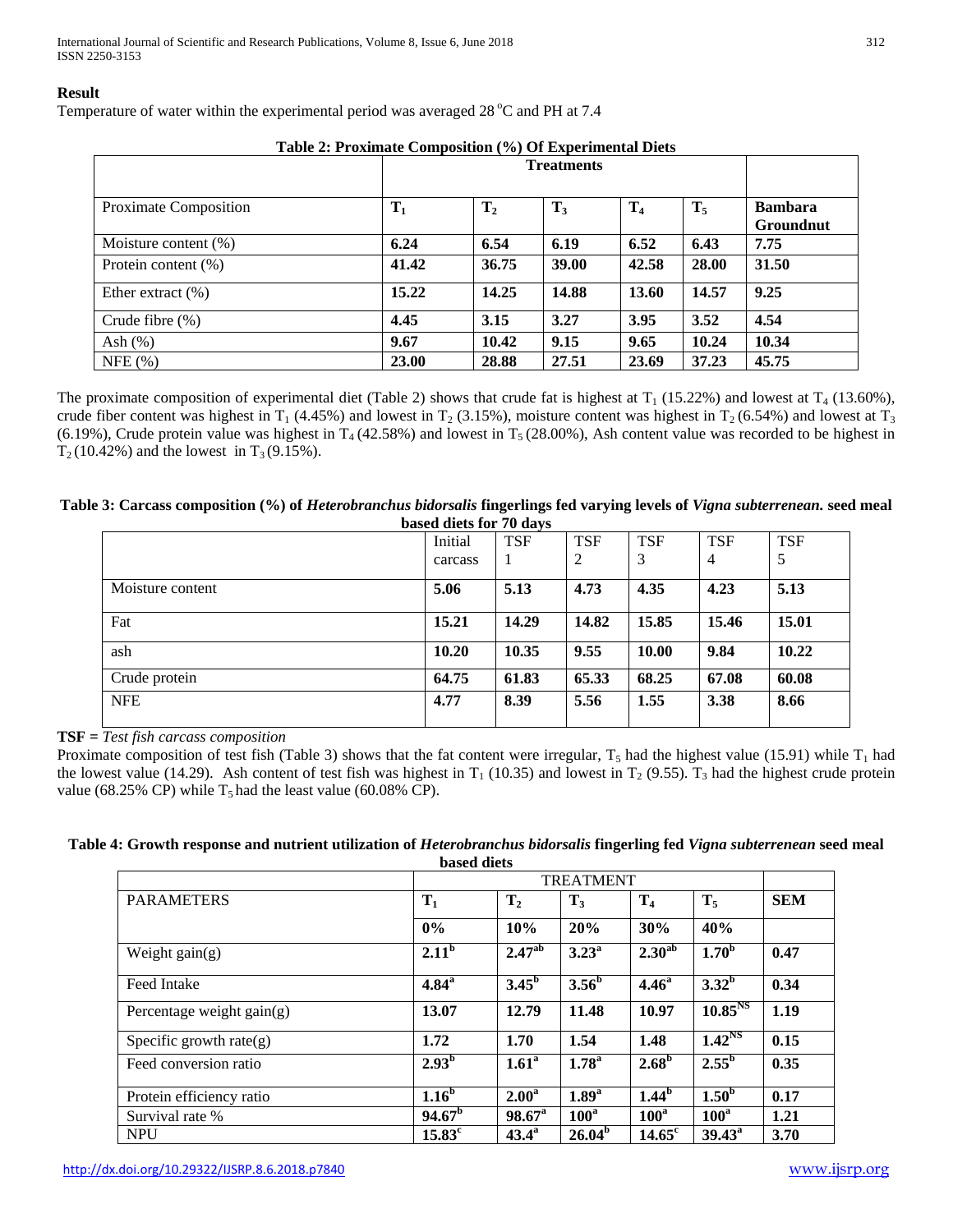# *Mean in each row with the same superscript are not significantly different (P > 0.05) SEM = standard error of mean NS= No Significant Difference*

The growth response and nutrient utilization data evaluated (Table 4) displayed a regular trend with almost all substitution levels. At all levels of substitution, there was an increase in weight gain. The highest weight gain was recorded in  $T_3$  (3.23) that was fed with diet containing 20% Bambara seed meal. This treatment was not significantly different ( $P < 0.05$ ) from T<sub>2</sub>and T<sub>4</sub> with inclusion levels of 10% and 30% respectively but was significantly different ( $P < 0.05$ ) from T<sub>1</sub> and T<sub>5</sub> with inclusion levels of 0% (control) and 40% respectively.

Percentage weight gain showed no significant difference ( $P > 0.05$ ) across all treatments. However, T<sub>1</sub> had the highest value (13.07) while  $T_5$  had the least value (10.85).

Feed intake in T<sub>1</sub> and T<sub>4</sub> were not significantly different (P > 0.05) from each other but were significantly different (P < 0.05) from T<sub>2</sub>  $T_3$  and  $T_5$  which were also significantly not different (P > 0.05) from each other.  $T_5$  recorded the lowest feed intake value (3.32g) while  $T_1$  had the highest feed intake value (4.84g).

There was no significant difference (P>0.05) in the specific growth rate value across all treatments after the experimental period. However,  $T_1$  (1.73) had the highest specific growth rate while  $T_5$  (1.42) recorded the lowest value.

The feed conversion ratio (FCR) recorded was an indication that food was converted to flesh at different rate. The best FCR value was reported in  $T_2(1.61)$  while the control diet had the highest value (2.93).

Protein efficiency ratio showed no significant difference (P > 0.05) between  $T_2$  and  $T_3$ . There was also no significant difference (P>0.05) between  $T_1$ ,  $T_4$  and  $T_5$ . The highest value was recorded in  $T_2$  (2.00) while the least value was reported in the control diet (1.16).

Net Protein Utilization (NPU) value was irregular in all treatments with  $T_2$  having the highest value of 43.4% and  $T_4$  having the lowest value of 14.64%.  $T_1$  and  $T_4$  were significantly different (P < 0.05) from  $T_2$  and  $T_5$ .

## **Discussion**

The survival of the experimental fish could be as a result of good water quality management, good handling and the suitability of BSM as an ingredient in *H.bidorsalis* diet.

The crude protein content of the bambara nut of 31.5%CP was higher than the 21.92% CP reported by Enyidi and Mgbenka, (2014) and 15.75% CP reported by Ekenyem *et. al.* (2006). It indicates that there are factors which affect the crude protein content such as the processing methods (Ndidi *et al.,*2014) and variety (Enyidi, 2012). The fat content of 9.25% was higher than the 4.75% reported by Ekenyem *et al.*(2006).

The study showed no significant difference  $(P<0.05)$  between the growth performance (percentage weight gain and specific growth rate) of the fingerlings fed the compounded Bambara nut substituted diets and that fed the conventional soyabean meal diet (control diet). This can be attributed to proper utilization of the compounded BSM. It may also be due to the fact that bambara groundnut contains the major limiting amino acids in plant based diet; lysine and methionine in high proportion (Poulter, 1981) and as reported by Ozório *et al.*( 2002), High lysine content has been noted to improve feed intake in African catfish. Brough and Azam-Ali, (1992) reported that Bambara nut seed makes a balance food as it contains sufficient quantities of carbohydrate, protein and fats with relatively high proportion of lysine and methionine as percentage of the protein. Amarteifio *et al.* (2006) reported that Bambara groundnut is a good source of minerals and can be helpful in formulating a balanced diet.

The result showed that the control diet (0%) had a better growth rate which was closely followed by  $T_2$  (10%) and  $T_3$  (20%). This means that among the diets in which BSM was included,  $T_2$  had the highest growth rate of 1.72g than all other inclusion levels of BSM. This however does not correlate with the study carried out by Aliu and Ikoko (2016) of BSM fed to *Clarias gariepinus* fingerlings in which growth rate was found to be highest for diet containing 40% BSM and also the works of Aliu and Okolie (2005) and Santiago *et al.,* (1986) who also recorded that 40% inclusion level of bambara nut produced best result in terms of growth rate.

Opara (1996) and Iyayi (2001) observed that higher crude fiber levels in diets depressed weight gain. Therefore the improved weight gain of fish fed the BSM can be due to the fact that the crude fibre content of the BSM diets were lower than the control diet as shown in Table 2 and hence this contributed to the improved weight gain of the fish fed with the BSM diets. It is also probable that the common processing techniques for bambara nut such as toasting and milling employed in this study were able to modify the nutritive value of the bambara nut thus ensuring nutrient availability to the fish. This view is in harmony with the report of **Just (1982)** who reported that common processing techniques such as grinding, pelleting, and others could modify the nutritive value of diets which also agrees with Fagbenro (1999), Francis *et al.,* (2001) and Siddhuraja and Becker (2003) who reported that reduction in anti nutrient by different processing techniques resulted in better palatability and growth in fish.

Feed utilization expressed as FCR is known to be affected by body weight **(Pandian, 1967),** ration and size (Condrey, 1982). The higher FCR for  $T_1$  (0%),  $T_4$  (30%) and  $T_5$  (40%) indicated that feed utilization became less efficient and apparently fish did not consume the amount of protein needed for optimum growth (Anguas-Vélez et al., 2000). According to Adikwu, (2003) the lower the FCR, the better the feed utilization by the fish. The result from this study shows that the feed was better utilized by the fish fed with 10% BSM inclusion diet and 20% BSM inclusion diet since the FCR of these two treatments were not significantly different. The low FCR of diets containing BSM is in line with the findings of Aliu and Okolie (2005) which stated that feeds that contain bambara nut have low FCR. Contrary to this study, Uchechukwu *et al.* (2014) reported that increasing level of soybean recorded decrease in FCR catfish larvae.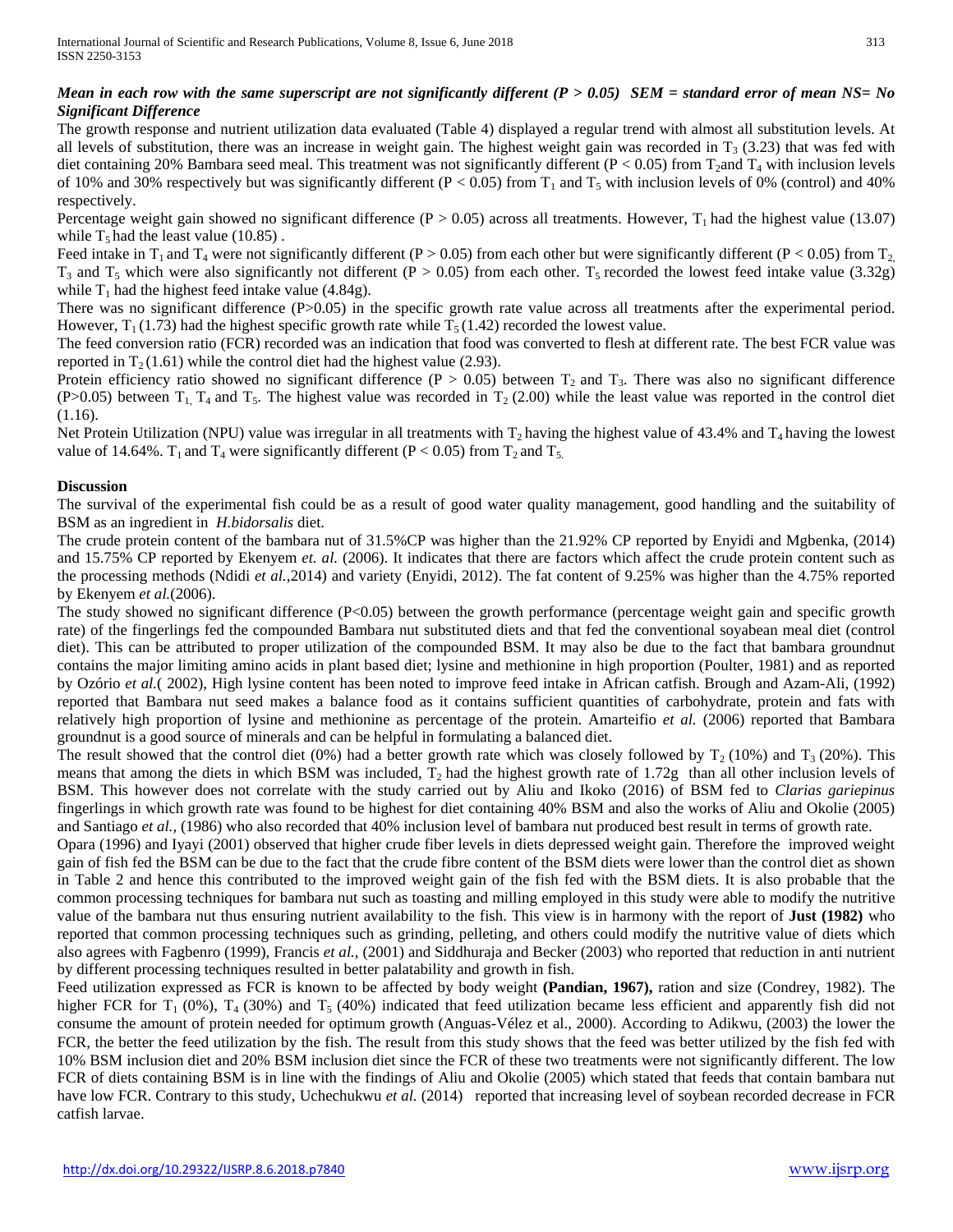From the result of this feeding trial, it is obvious that that the growth and nutrient utilization of *H. bidorsalis* were influenced by the levels of Bambara nut seed meal inclusion in the diets. Bambara nut is estimated to contain about 30% neutral sugars identified as glucose and galactose (Minka and Bruneteau, 2000) hence a combination of oil and sugars plus fish meal content of feed may have contributed to the palatability and positive gustatory effect. All the experimental diets were accepted by the experimental fish indicating that the incorporation of BSM in fish diets did not have adverse effect on the palatability of the experimental diets. It has been noted that cultured fish in artificial enclosures such as cages depend solely on the nutrient from the feed for growth with little or no contribution from natural food. This implies that the general increase in weight of trial fish was an indication that all the diets met a part or the whole nutrient requirement for growth in *H. bidorsalis* fingerlings.

## **Conclusion**

The result of this study showed that Bambara seed meal (BSM) can be used as an alternative source of soya bean meal in the diet of *H. bidorsalis* fingerlings without necessarily impairing the growth rate of the fish. The result obtained from this study showed that among the diets which contained BSM,  $T_3$  with 20% inclusion level performed best, however this performance was not significantly different from  $T_2$  with 10% inclusion level but since weight gain of fish is what would translate into income for the fish farmer at the end of the production cycle, 20% inclusion rate of BSM in *H.bidorsalis* diet would produce better and profitable result at present.

#### **References**

- Adikwu, I. A. (2003). A review of aquaculture nutrition in aquaculture development in Nigeria. In: Proceeding of the Joint Fisheries Society of Nigeria, National Institute for Freshwater Fisheries Research, FAO-National Special Programme for Food Security and National Workshop on Fish Feed Development and Feeding Practices in Aquaculture held at National Institute for Freshwater Fisheries Research, New-Bussa. Pp 34-42.
- Akinrotimi, O.A., Gabriel, U.U., Anyanwu, P.E. and Anyanwu, A.O. (2007). Influence Of Sex, Acclimation Method And Period On Haematology of *Sarotherondon melanotheron*. *Research Journal of Bioogical sciences.;* 2(3):348-352.
- Aliu, B.S and Okolie, N.P. (2005). Growth response of Nile Tilapia (*Oreochromis niloticus*) fingerlings to dietary decorticated Bambara groundnut (*Voandzeia subterranea*). *Journal of Sustainable Agricultural Research*.15:24-26.
- Aliu, B.S and Ikoko, E. (2016). Growth response of Clariid catfish (Clarias gariepinus) fingerlings to dietary decorticated Bambara groundnut (*Voandzeia subterranea*). *International Journal of Fisheries and Aquatic Studies.* 4(6): 267-270.
- Amarteifio, J. O., Tibe, O. and Njogu, R. M. (2006). The mineral composition of Bambara groundnut (*Vigna subterranea (L) Verdc*) grown in Southern Africa. *African Journal of Biotechnology*. 5(23): 2408-2411.
- Anguas-Vélez, B.H; Civera-Cerecedo, R.; Cadena-Roa, M.; Guillaume, J. and Martinez-Diaz, S.F. (2000). Studies on the Nutrition of Spotted Sand Bass *Paralabrax maculatofasciatus*: Effect of the Dietary Protein Level on Growth and Protein utilization in Juveniles Fed Semi purified Diets. *Journal of World Aquaculture Society.* 31: 580-591.
- Brough, S. H. and Azam-Ali, S. N. (1992). The Effect Of Soil Moisture On Proximate Composition Of Bambara Groundnut (*Vigna subterranean L*.) Verdc. *Journal of the Science of Food and Agriculture*. 60: 197-203.
- Condrey, R. E. (1982). Ingestion-limited growth of aquatic animals: the case for Blackman kinetics. *Canadian Journal of Fisheries and Aquatic Science.* 39: 1585-1595
- Doku, E. V. and Karikari, S. K. (1971).Bambara groundnut. *Economic Botany.* 25: 255-262.
- Ekenyem, B.U. and Onyenagoro, C.P. (2006). Replacement value of bambaranut *Voandzeia subterranea* sievate for soybean meal *Glycine max* on the performance of finisher broiler chicken. *International Journal of Poultry Science*, (5): 381-384.
- Enyidi, U.D. (2012). Production of feeds for African catfish *Clarias gariepinus* using plant proteins. *Jyvaskyla Studies in Biological Sciences, 251*.University of Jyvaskyla, Finland.
- Enyidi, U.D. and Mgbenka, B.O.M. (2014). Replacement of fish meal with bambaranut waste meal in the diets of first feeding Heteroclarias (*Clarias gariepinus X Heterobranchus bidorsalis*) . *International Journal of Fish Aquatic Studies.* 1: 118- 122.
- Ezeuoke, O. C., (2003). Biochemical, Hematological and Nutritional Evaluation of raw and taste bambara groundnut by-products using rabbit thesis. College of Animal Science and Animal Health; Michael Okpara Universityof Agriculture.Umudike. Pp 15-16.
- Fagbenro O.A. and Adebayo O.T. (2005). A review of animal and aquafeed industries in Nigeria. In: Moel, J. and Halwart, M. (eds), *Asynthesis of the formaulated animal and aquafeed industry in Sub-saharan Africa.* CIFA Occassional paper No. 26. Rome. Italy: FAO.pp. 25-36
- Fagbenro, O.A. (1999). Comparative evaluation of heat processed winged bean (Psophocarpus tetragonolobus) meals as partial replacement for fishmeal in diets for African catfish (*Clarias gariepinus*). *Aquaculture.* 170: 297-305.
- Food and Agriculture Organization (2006). Regional Review on Aquaculture Development in Sub-Sahara Africa. FAO Fisheries Circular No 1017/4 Pp1-23.
- Francis, G., Makkar, H. K., Becker, K. (2001). Antinutritional Factors Present In Plant-Derived Alternate Fish Feed Ingredients And Their Effects In Fish. *Aquaculture*. 199: 197-227.
- Iyayi, E.A. (2001). Cassava Leaves As Supplements For Feeding Weaner Swine. *Tropical Animal Prod. Invest.* 4:141-150.
- Jamiu, D.M. and Ayinla, O.A. (2003). Potential for the development of aquaculture in Africa *NAGA*. 26 (3): 6-13